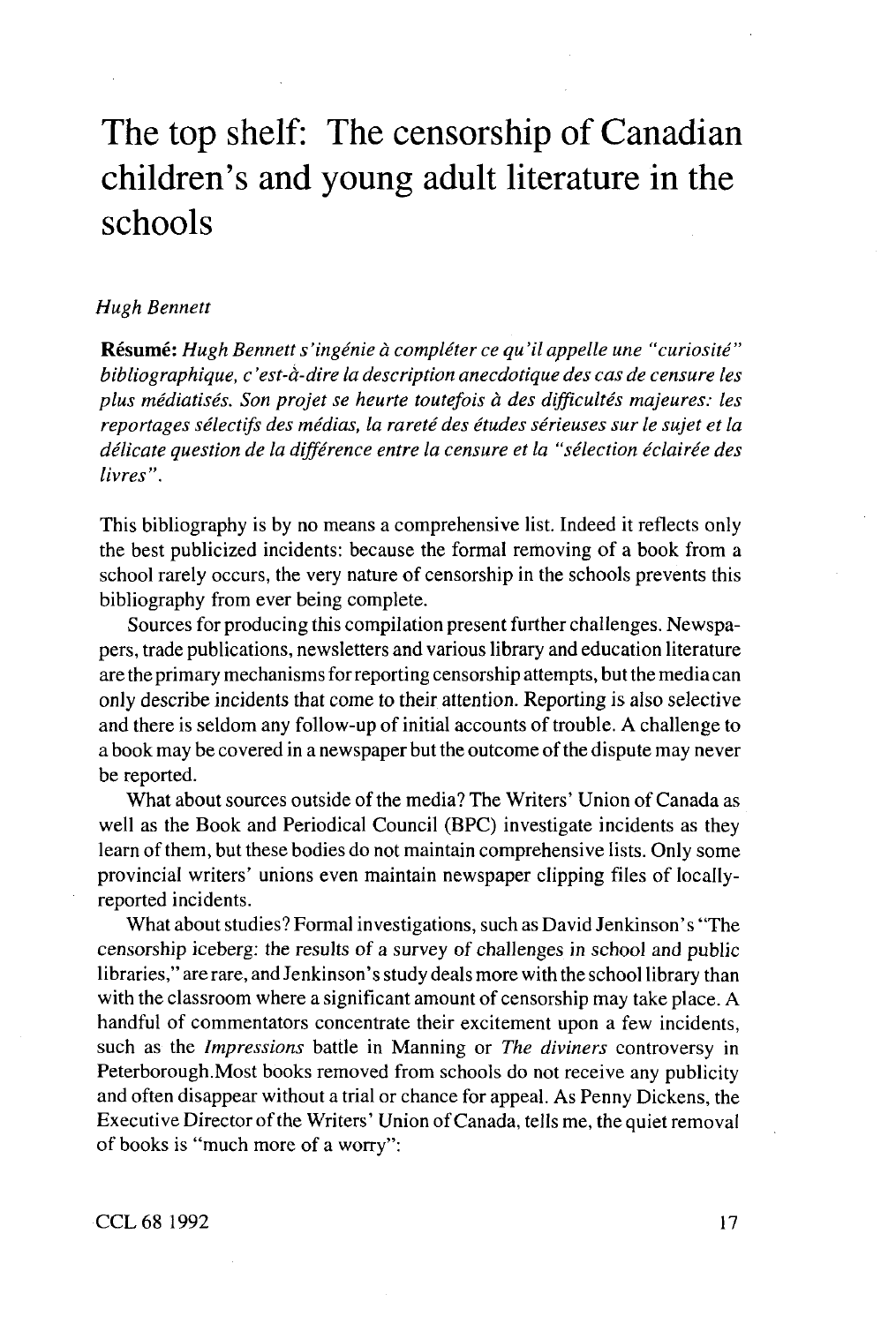Today school boards are usually too smart to ban outright any book. Rather what happens is that the book(s) in question just get quietly removed. To wit: when the Separate School System in Ontario reacted to Robert Munsch's *Giant, or waiting/or the Thursday boat,* I do not believe any board actually banned it. As one superintendent said to me, 'It is in the system; where in the system I don't know, but it is in the system ' Well, I know very well where—it was either on the very top shelf of the library beyond the eyes of the children, or in a closet.... I can't prove that and the school system knows it

In Toronto, lan Wallace's *Chin Chiang* is actually "in a closet" and one wonders what other texts find a home on a top shelf in Essex County where teachers are instructed to "avoid selections which might provoke undue controversy" (Bruce 14).

The question of what constitutes censorship is the most difficult issue for a bibliography of this type. How does one define censorship? The problem becomes apparent in a case such as Robert Munsch's *Giant; or waiting for the Thursday boat* where teachers said they were concerned with the book's violence (Collins, "Giant problem" 110) and the overall quality of the story (Collins, "Munsch book" 24). Is this an instance of censorship or of good book selection? The issue can be further complicated by ulterior motives. In the case *of Impressions,* there are suggestions the controversy surrounding the series is less an issue of censorship and more a battle over the "whole language approach" (MacCallum, "U.S. fundamentalists" C2).

Despite the problems involved in producing this "curiosity," I hope the result of my work is more than a piece of mental chewing gum. Any discussion of censorship is productive since it brings into the open that which best survives in the closet.

**Booth, David,** editor, *Impressions.* This is a series of books, published by Holt, Rinehart and Winston, that contains literature from Canadian and foreign authors. In 1990 the Alberta Board of Education did not withdraw its approval for *Impressions* after a group called Parents for Quality Education complained of the series' "preoccup[ation] with violence, witchcraft and scary stories" (Ross B2). Some parents of children attending Rosary Catholic School in Manning, Alberta, asked the school and school board to replace the series because of the books' "underlying theme of death and morbidity" ("Alberta school" C 1). The school board refused the request until June 1991 when the board agreed to replace the series within a year. During the first day of school in September 1991 a group of parents visited the school to state that if the books were not removed immediately they would burn them. The principal removed the books under the instructions of his superior and the board agreed to permanently remove the series and obtain a replacement (Sangster 1).

**Buckler,** Ernest, *The mountain and the valley.* The pastor of Calvary Temple in St. John, New Brunswick, and a minister/principal from Havelock campaigned publicly in 1978 for the removal of a number of books from the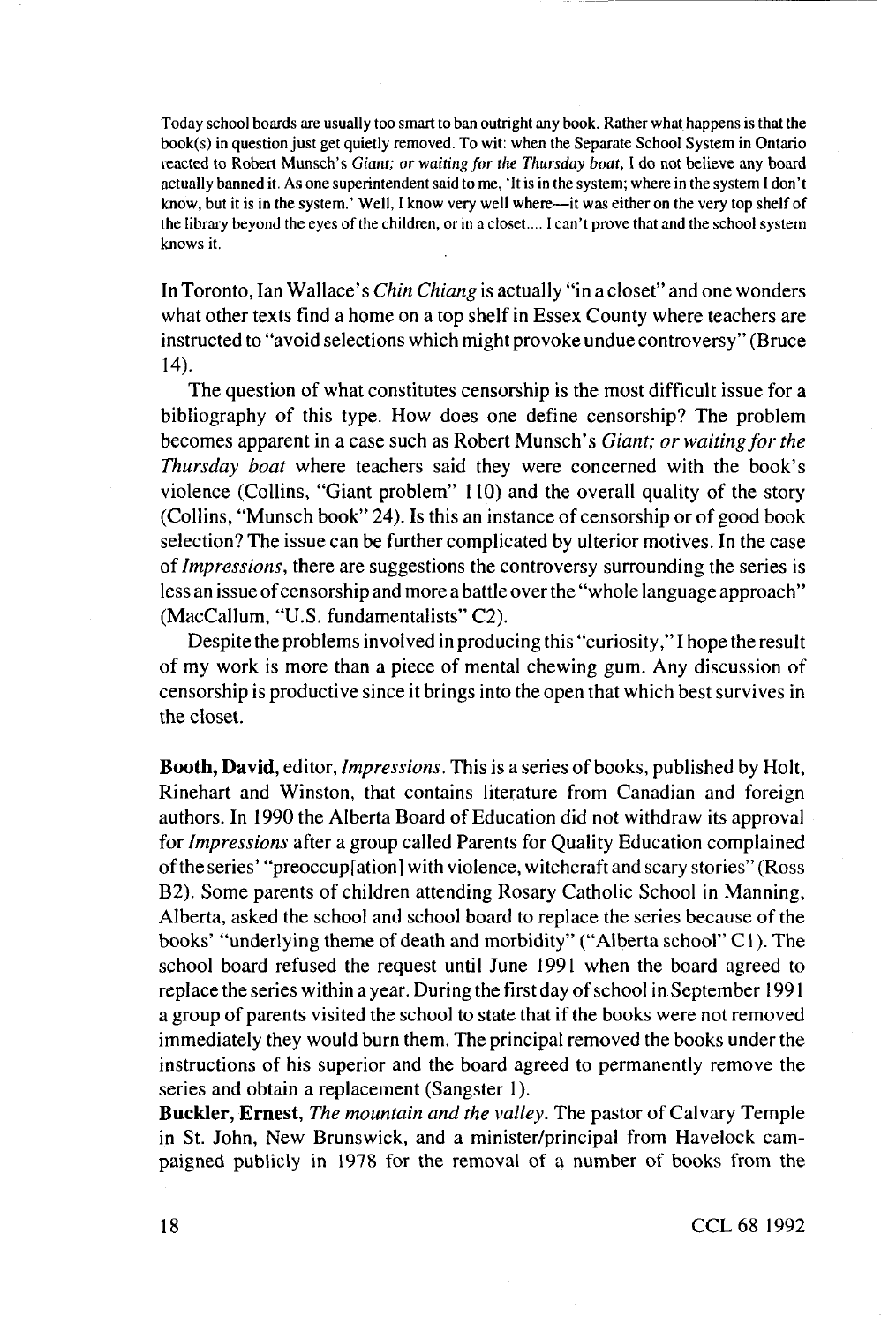province's schools. The works included *The mountain and the valley,* W.O. Mitchell's *Who has seen the wind, Canadian short stories* edited by Robert Weaver and Mordecai Richler's *Son of a smaller hero.* Buckler's book was condemned for "explicit sexual scenes" and Mitchell's work for using the word "goddamn." Only a few letters to the department of Education were sent and no official complaints were made. The Minister of Education defended the books saying that most of the titles were optional (Nolan 33).

**Buffie, Margaret**, *Who is Frances Rain*? The school librarian of Oueenswood Public School in Orleans, Ontario, contacted the Canadian Children's Book Centre to inquire about a possible visit from an author during the 1990 November 3 to 10 Canadian Children's Book Week. Arrangements were made for Buffie to speak with the Grade 4,5 and 6 classes at the school but the librarian thought some of Buffie's work inappropriate for their planned audience so the school obtained *Who is Frances Rain?* for evaluation. A Grade 6 teacher read a portion of the book to his class but the passage contained words such as "damn," "hell" and "bastard" and he identified the language as inappropriate for children at that level. As a result, the scheduled reading was cancelled and students could only obtain the book, through the principal's office, with written permission from a guardian (Collins, "Reading cancellation" 7). Shortly after the incident at Queenswood, the principal of Victoria Albert School in Winnipeg, Manitoba, afraid of "political" difficulties, cancelled a scheduled visit by the author. The cancellation occurred in spite of the fact that the principal did not read *Who is Frances Rain?* Buffie later commented: "I found out later that the school librarian heard about the Orleans banning and decided there might be 'problems' ...you can see how one incident will trigger off others" (Hancock 14). **Callaghan, Morley,** *Such is my beloved.* Two ministers sought to have this book removed from Huntsville High School, Ontario, in 1972 (Birdsall and Broten 42).

**Copp dark Pitman,** publisher. *Adventure series.* Under pressure from the Pentecostal Education Council in December 1988 the Newfoundland department of education forced Copp Clark Pitman to change a Grade 6 French textbook. So as not to "encourage the viewing of rock videos" a photograph of a rock group was deleted and song lyrics changed from '"Je ne peux pas m'empecher de danser' (I can't help myself from dancing) to 'Je ne peux pas m'êmpecher de chanter (I can't help myself from singing)''' (Jobb 6).

**Doyle, Brian,** *Hey, dad!.* The principal of St. Joseph Island Central School in Richard's Landing, Ontario, returned a number of copies of the book to Doyle's publisher in 1984. The accompanying letter explained that the books "promoted negative views and did not contain the values of 'positive citizenship' that the school was committed to teaching" (BPC III. 3).

**Findley, Timothy,** *The wars.* In 1991, a high school student from Northern Collegiate in Lambton County, Ontario, requested that the book be removed from her high school's English program. She said a passage that described the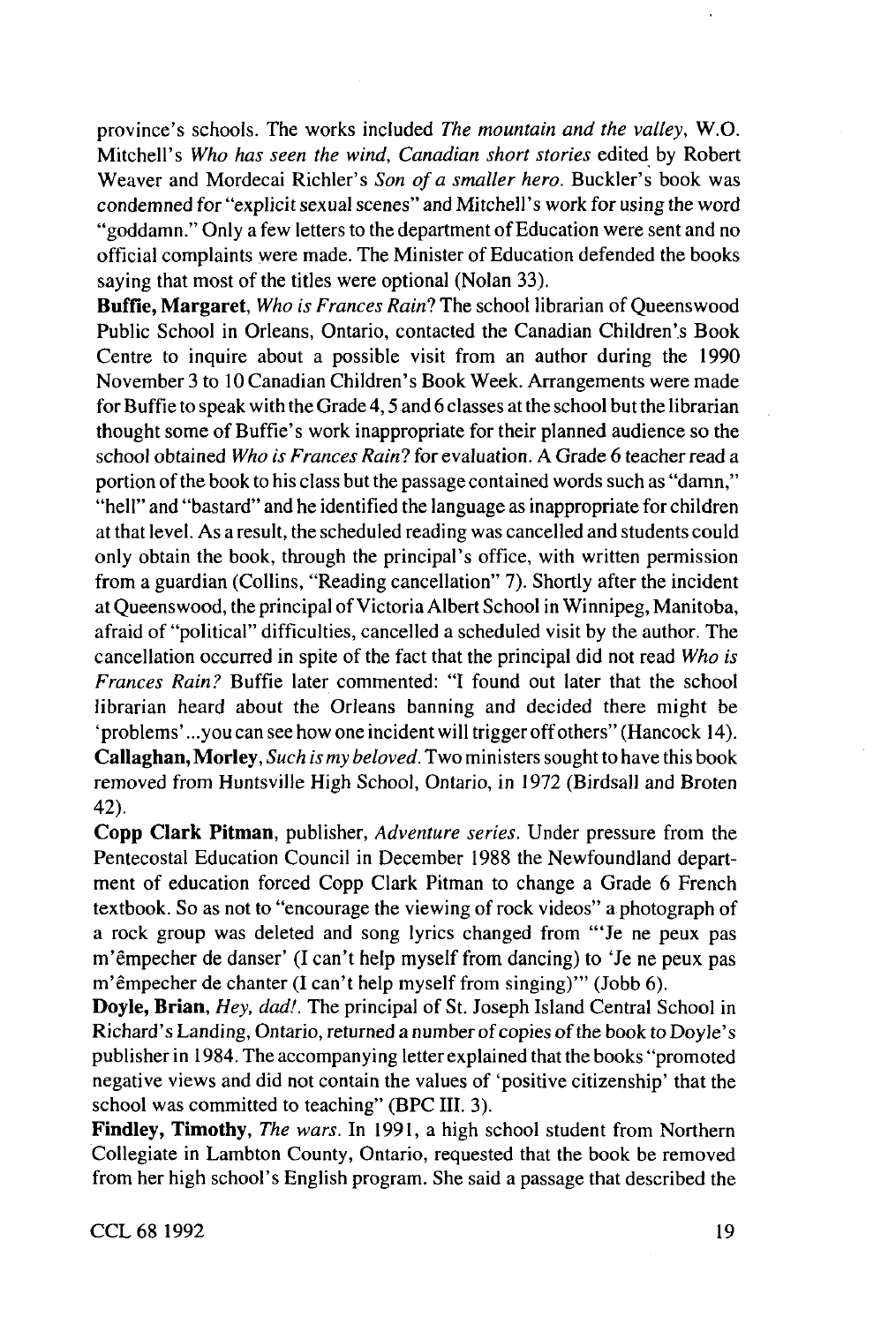rape of a Canadian soldier by his fellow officers during the First World War "pressur[ed] students to accept homosexuality." The head of Northern's English department defended the section as "symbolic of the psychological assault on the main character" and questioned the idea that the author or the readers of *The wars* "condone everything presented in the book" ("Student calls" C5).

**French, David,** *Leaving home.* The Board of Education in Simcoe County, Ontario, banned this book in 1981 and in 1988 it was not on the list of books approved for use in the county's schools (BPC III. 3).

**Geddes, Gary,** editor, 75 *Canadian poets.* A person in Estevan, Saskatchewan, challenged three books, including *15 Canadian poets,* in a high school in 1988- 89. After the complaint was heard through the standard process, the anthology was not removed from the school library (BPC III. 3).

**Heine, William,** *The last Canadian.* The Grey County Board of Education, Ontario, banned *The last Canadian* and two other books in 1980. One trustee said the books were "secularist" and had "no reference to God." Another trustee who objected originally to the books' "profanity and vulgar language" later changed her mind after reading the works, saying "I think they're good books." Still another trustee said she voted against the books on the basis of what others said, but she "couldn't get over what we've done" (Fluxgold 5). *The last Canadian* was returned to the board's list of approved materials by 1988 (BPC III. 3).

**Jesperson Press,** *Themes for all times.* In 1989, the publisher of this Grade 12 English anthology being developed for Newfoundland high schools, was forced to modify or delete works including those by Margaret Atwood, Alice Munro, Antonine Maillet and Eric Nichol before it could be approved by the provincial department of education. Though the department of education's curriculum committee had worked with the editorial team of Judy Gibson, Roy Bonisteel, Ron Clark and Betty King and gave approval to the text, the department's director of curriculum instruction would not give final approval until words such as "hell," "damn" and "for Christ's sake" were deleted. Of the twelve items deemed to contain "offensive" words, the publisher negotiated with the department of education to reinstate six of them, edit four with the approval of the authors or copyright holders and delete two others (Jobb 6). On July 13, 1989, a censorship forum, organized by the Writers' Alliance of Newfoundland and Labrador, was held on the issue. A Grade 12 student argued "the objective of education at the senior high school level is to provide the student with the widest possible background" and "the alteration of the text in question amounted to a denial of the student's fundamental freedom to read." Kevin Major, also in attendance, said "the writer...does not promote or condone the language his characters utter; he uses language, rather, as a tool to depict, for our understanding and edification, the reality of human experience" (Dennis and Field 8). Laurence, Margaret, *The diviners*. In 1976, the principal of Lakefield District Secondary School, Ontario, removed the novel from Grade 13 reading lists. The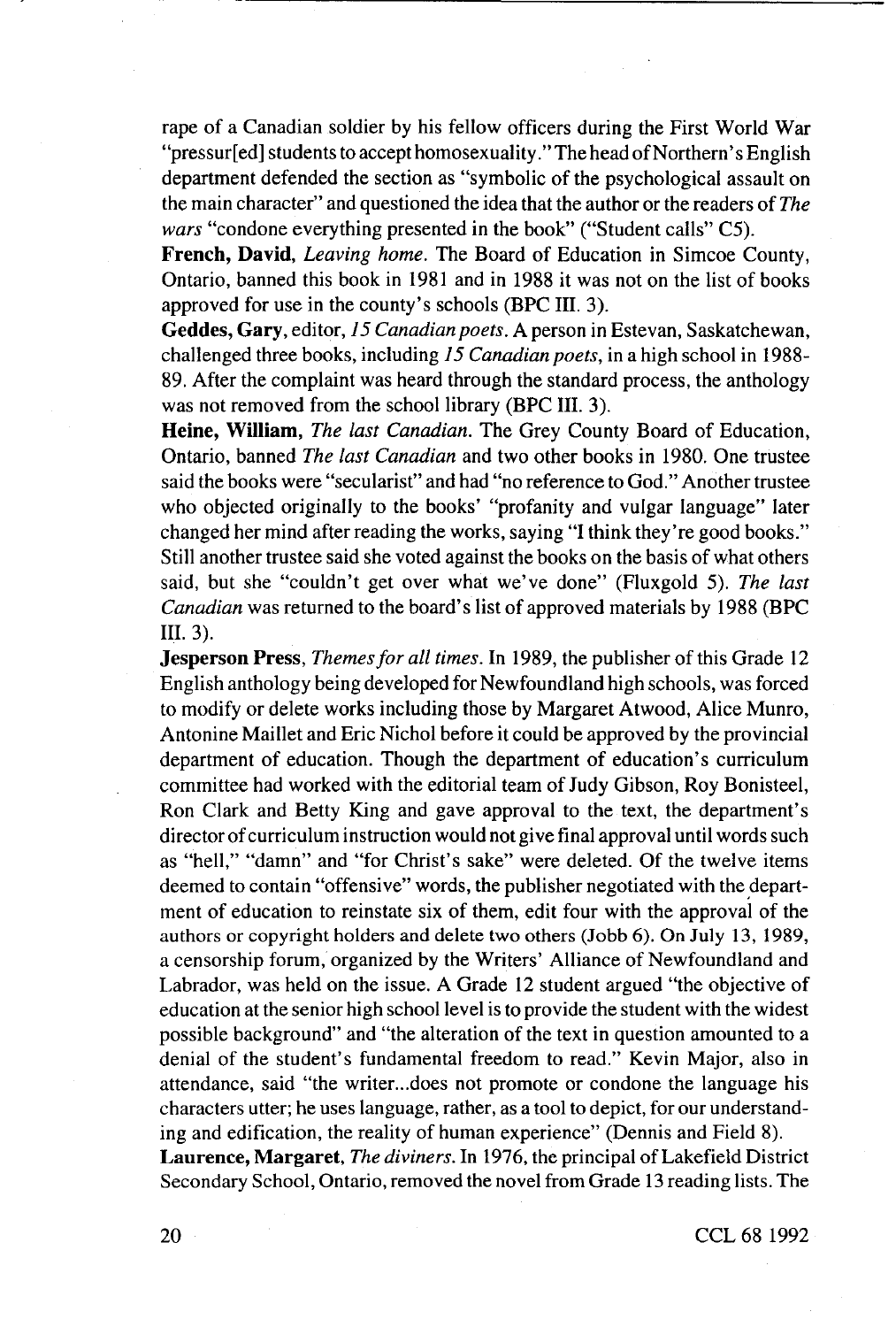head of Lakefield's English department said "there are 'some people' at the board who find the sex scenes objectionable" but "to teach Canadian literature without putting *The diviners* on [the book list] is hypocrisy" (Sallot 3). The Peterborough County Board of Education's textbook review committee later reinstated the novel despite a 4,300 name petition against the book (BPC III. 4). Later in 1976 the director of Education for Dufferin County, Ontario, temporarily removed *The diviners* from a list of books already approved for use in the high schools by a school board committee. He said the members of that committee did not "have sufficient knowledge to make a decision about the novel... [and] he withdrew the book temporarily to give trustees time to read it." The chair of the education committee which had approved the book '"hop[ed] the book was not removed just because of what happened in Peterborough'" ("Book is ordered" 9).

In March 1977 the Peterborough County Board of Education defeated a motion to remove *The diviners* from the approved text book list (Birdsall and Broten 49). In 1978 *The diviners,* a book "so shocking I can't quote from it," was challenged in the King's County Amalgamated School Board, Nova Scotia (Nolan 33). The work was neither being taught in King's county in 1988 nor was it on the list of books approved for use by the Nova Scotia Department of Education (BPC III. 4).

In 1978 the Catholic Women's League sought to have *The diviners* and two other novels removed from the English classes of Huron County, Ontario, high schools because the books contained "sexual references and objectionable language" ("School board urged" All). In conjunction with school board officials and Renaissance Canada, an organization which leads a national campaign to remove objectionable material from the schools, the Catholic Women's League was successful in pressuring the Huron County Board of Education to ban *The diviners* (Connel 7) and restrict its use to optional Grade 13 English classes ("Trustees ban" 9). The school trustee who proposed the motion to ban Laurence's novel said "it struck me as a real filthy book" ("Huron County" 1) and the head of Huron's Renaissance group responded to those who felt the novel was a realistic portrayal of life: "there are people who use that language, I am sorry to say, but we should not be using it in our schools, not in English" (Connel 7). The Society for Freedom of Choice opposed the banning and asked school board officials to read the books they ban but the group was unsuccessful in having *The diviners* reinstated (BPC III. 5).

In 1982 a motion to stop using the book in high schools was defeated by the Etobicoke Board of Education, Ontario (BPC III. 5). A school board committee of the Peterborough County Board of Education rejected a call from a municipal councillor in 1985 to ban the "dirty, disgusting and degrading" novel *The diviners* as well as *A jest of God* and *The stone angel* ("Writer decides" E9). **Laurence, Margaret,** A *jest of God.* An Etobicoke, Ontario, school board trustee attempted unsuccessfully to have the book banned from high school

CCL 68 1992 21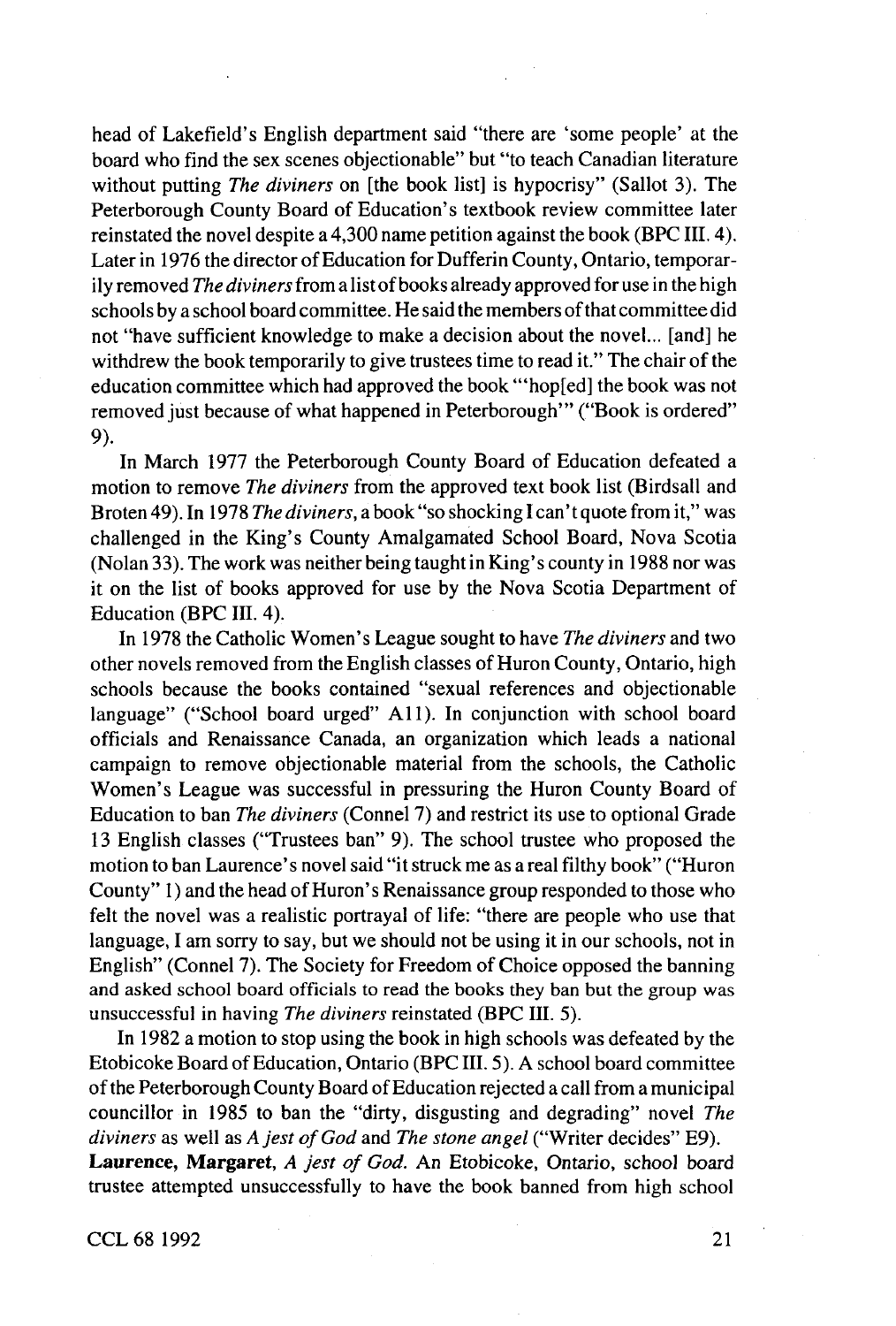English courses in 1978. He described the central theme of the work as dealing with two teachers "who had sexual intercourse time and time again, out of wedlock" and said A *jest of God* diminishes teachers in the student's eyes. Margaret Laurence accused the trustee of not reading and distorting the book: "I wish... [book banners] would not take excerpts and read only those out of context" and "I wish they would not be so oddly preoccupied with sex, which is only one aspect of life and only one aspect among many others within my novels, or the novels of any other serious writer" (Brennan A4).

**Leger-Haskell, Diane,** *Maxim's tree.* In February 1992, the International Woodworkers of America local complained to the Sunshine Coast, British Columbia school district that Maxine's tree was anti-logging and asked that the book be removed from school libraries until a similarly "emotional" pro-logging work was added to the collections (Bohn B7). The union acted on a complaint from one of their members who said his daughter came home from school one day and "told [him] what [he] did for a living [was] wrong...if [library books] are brought [into the classroom], they shouldn't be used as a means for teachers to discuss their personal points of view". The teacher-librarian who used the book said she "was teaching a unit on rain forests, not logging" so she did not feel it necessary to present a pro-logging view. The author of Maxine's tree was surprised at the commotion: "it's not an anti-logging book... it's really about how one person can make a difference." The board of trustees voted in March 1992 not to remove the work (Collins, "Controversy" 134).

**MacLennan, Hugh,** *Barometer rising.* The Manitoba School Trustees convention voted unanimously in 1960 to ask the department of education to remove the book from the classrooms, reading lists and libraries of the province's schools. *Barometer rising* had "no place in society, let alone in [the] schools" according to one of the delegates (Birdsall and Broten 19).

**Major, Kevin,** *Hold fast.* Kevin Major arrived at a school in Parry Sound, Ontario, during the National Book Festival in May 1982 only to find his scheduled reading of*Hold fast* had been cancelled by the principal (French 25). In 1988-89 an individual challenged *Hold fast* and two other books in a high school library in Estevan, Saskatchewan. The book survived the procedure for challenging material and still remains in the library (BPC III. 5).

**Mitchell, W.O.,** *Who has seen the wind.* A group of 125 parents petitioned the Elgin County Board of Education, Ontario, in 1978 to gain permission to examine and review all literature and sex education material used in the classrooms, contained within the libraries, or listed as compulsory reading. The school board Chair indicated that the board would examine the parents' list of offensive material, which included *Who has seen the wind,* but the parents had only the right to examine and not to screen materials ("Parents advocate" 33). **Munro, Alice,** *Lives of girls and women.* In 1976, the principal of Kenner College high school in Peterborough, Ontario, removed the work from the Grade 13 reading list. He '"questioned its suitability' because of the explicit language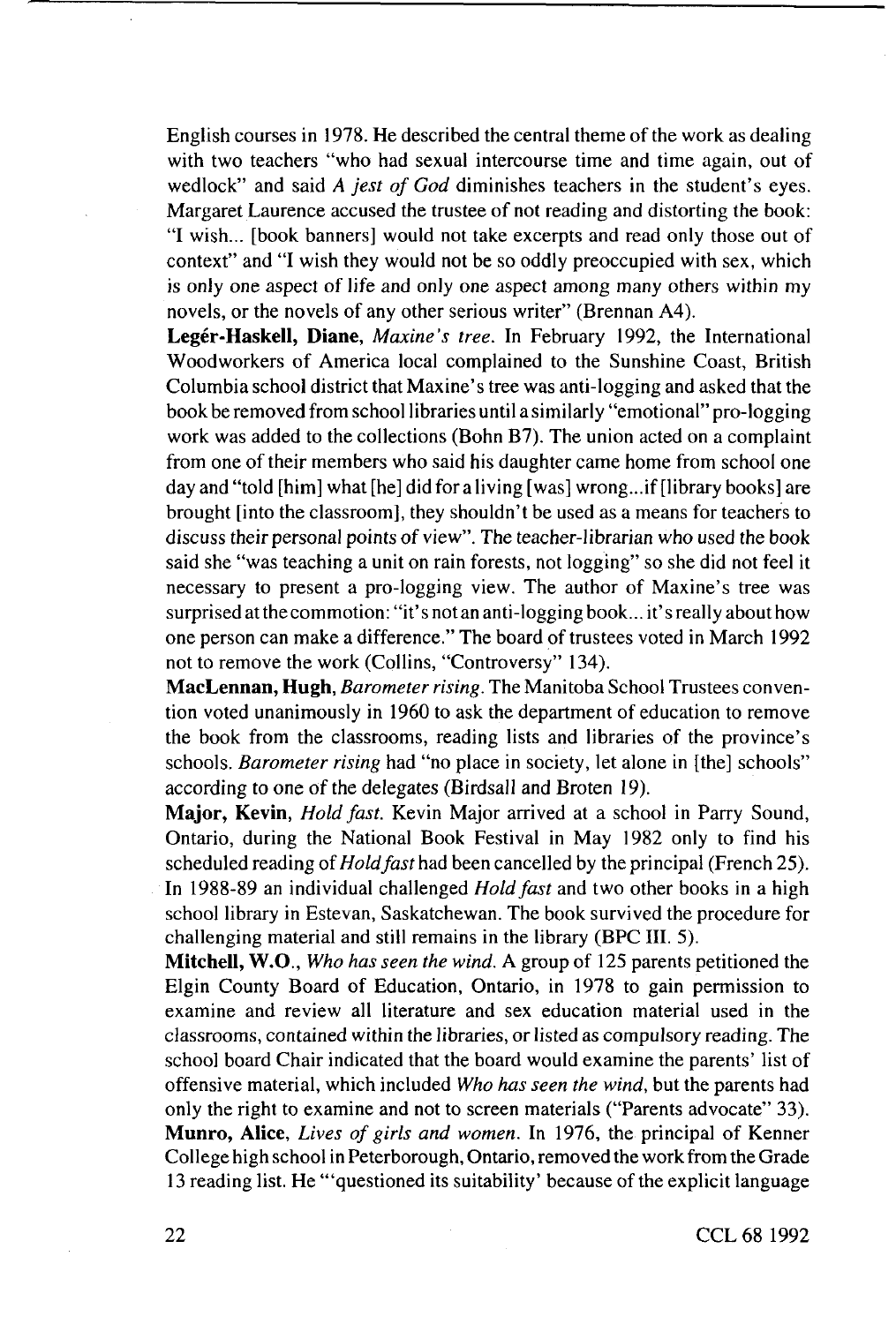and descriptions of sex scenes" (Sallot 3). A couple petitioned a high school in Toronto in 1982 to delete the work from the curriculum as they "objected to the 'language and philosophy of the book'". In 1984 the Etobicoke Board of Education, Ontario, defeated a motion from a trustee, who described the book as "porn, pure and simple," to remove the work from the high school English supplementary reading list (BPC III. 5).

**Munsch, Robert,** *Thomas's snowsuit.* An elementary school teacher in Lloydminster, Alberta, brought the book to the attention of the school principal in 1988-89 saying that it "undermined the authority of school principals in general." The book was subsequently removed from the library, though the librarian was not notified of the decision (BPC III. 5).

**Munsch, Robert,** *Giant; or waiting for the Thursday boat.* In March of 1990, a teacher from the Middlesex County Board of Education, Ontario, assessed *Giant* as being inappropriate for Grades 1 through 3 and her school board restricted the book's use in the primary grades unless written permission was obtained from a child's guardian. The teacher said she was concerned with violent references, such as "pound[ing] God into apple sauce" (Collins, "Giant problem" 110), but the public school board may have also felt uneasy in using a book with Judaeo-Christian themes. Renfrew County's board of education in Ontario was also reviewing the suitability of *Giant* for the classroom. The Niagara County separate school board banned the book in March since "the violence depicted toward God [was] something we [didn't] want to put across to the children" (McDougall 19). The controversy surrounding the book was further complicated by the fact that critics said *Giantwas* "not one of [Munsch's] better books" (Collins, "Munsch book" 24) and the issue was more one of book selection than censorship. According to Robert Munsch the situation arose inevitably out of the diverse composition of our society in which items are acceptable to some people but not to others. Munsch chose not to defend his work: "like little children, there comes a time when a book has to make it on its own" (24).

**Newlove, John,** editor, *Canadian poetry: the modem era.* In 1987, a parents' group in Victoria County, Ontario, objected to the use of this anthology in the high school in addition to Margaret Laurence's *The diviners, A jest of God* and *The stone angel.* Cam Hubert's *Dreamspeaker* and Al Purdy's *Selected poems.* The school board decided that the book would remain part of the curriculum after the group's lawyer appeared before the board to request that the parents receive more information about books used in the schools (BPC III. 5-6).

**Rekai, K.,** *The adventures of Mickey, Taggy, Puppo and Cica and how they discovered the Netherlands.* The Ontario Ministry of Education rejected this book in 1984 on the basis that it "contained 'examples of harmful female stereotyping'" (BPC III. 6).

**Richler, Mordecai**, *The apprenticeship of Duddy Kravitz*. In 1976, the York County Board of Education, Ontario, rejected the recommendation of its

CCL 68 1992 23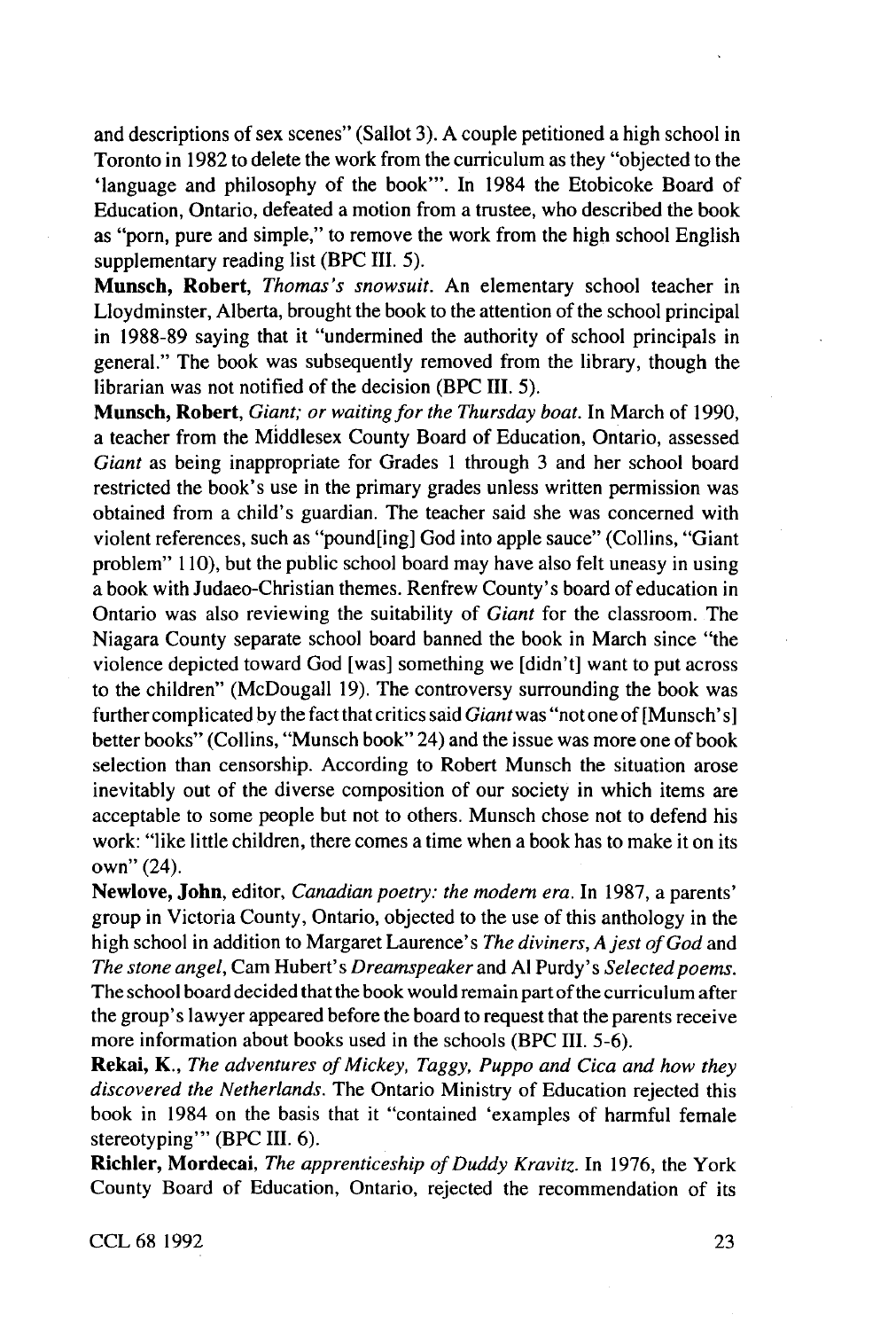Standing Committee on Programs to remove the novel and one other book from the high school English curriculum. One trustee, who supported the recommendation, said "what comes in through the eyes and ears comes out through the mouth," while another felt it was the responsibility of the school board to ensure that the students were taught only the "highest values." A trustee against the banning noted that the books had been in use since 1970 without any problem ("No ban" 5). The Etobicoke Board of Education, Ontario, defeated a similar motion in 1982 (BPC III. 6). In 1990 a group of parents asked the Essex County Board of Education, Ontario, to remove *The apprenticeship of Duddy Kravitz* from high school reading lists because of "vulgarity, sexual expressions and sexual innuendoes" ("Writers alarmed" Cl). As a "result of meetings with the schools' English department heads in response to objections raised by the parents' group" the school board issued a memo to high school teachers saying book "selections which might provoke undue controversy should be avoided" (Bruce 14).

**Richler, Mordecai,** *Son of a smaller hero.* A bakery worker and a Baptist minister campaigned in April 1978 to have a number of books, including *Son of a smaller hero,* Margaret Laurence's *The diviners* and Ernest Buckler's *The mountain and the valley,* removed from the reading lists of high schools in the Annapolis Valley/Kings County School Board, Nova Scotia. At issue was the passage: "his caresses could have been blows. Each time she thought that he was exhausted he managed to summon up energy again from the darkest places. Finally, however, he grimaced as though in great pain and rolled away into a corner of the bed" (Surette 8). In August 1978 the school board began revising its policy for selecting books (Birdsall and Broten 54).

**Valgardson, W.D.,** *Gentle sinners.* In 1989, a parent complained to his son's high school English teacher of the "filthy, pornographic" (Jenkinson 6) nature of the book so the teacher offered the student an alternative novel. A flyer quoting passages of the work and encouraging parents to register complaints was later circulated by a parents' group. The school board voted in January of 1990 to accept the recommendation of an independent committee they established and leave *Gentle sinners* part of the curriculum. By April 1990 the board issued its final decision and upheld the teaching of the novel. The parents' group continued its campaign until the board voted in December 1990 that the book be reconsidered. The teacher withdrew teaching the book as a direct result of "submit[ing] the book, and indirectly himself, to review" (7). In an interview with Canadian library journal Valgardson lamented: "I think that the unfortunate thing, in our society, is that official organizations, such as governments at various levels local, provincial, federal, whatever—respond to very small groups of people and are immediately prepared to destroy anything, no matter what it is, as long as it will satisfy a small and vocal group" ("Being a target" 18).

**Wallace, lan.** *Chin Chiang and the dragon's dance.* This picture book fell victim to a whispering campaign in Toronto public schools in 1991. A number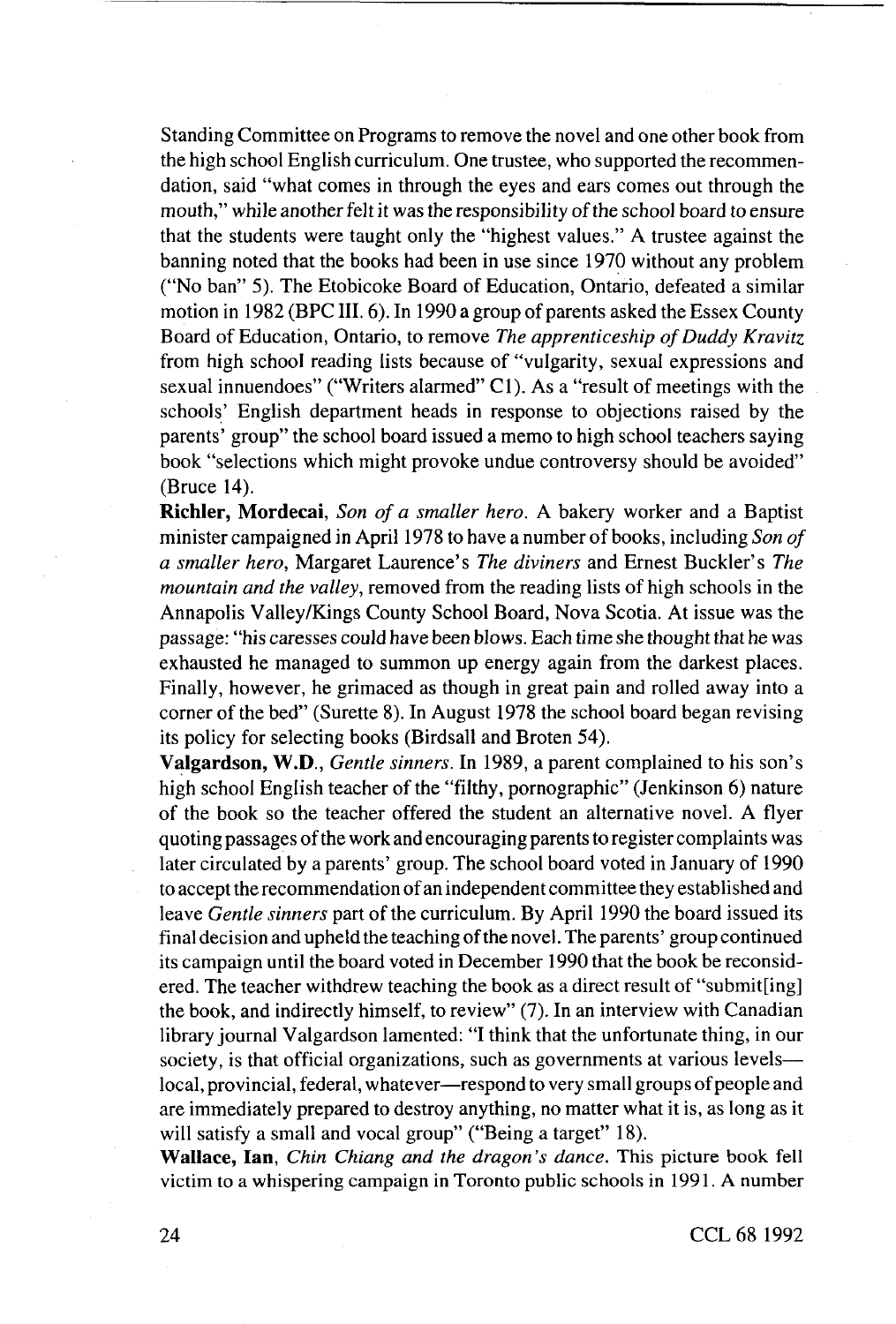of officials in the system said the book contained "factual inaccuracies" about Chinese culture. Although *Chin Chiang* did not appear on any formal lists of material approved by the school board, the book was never ordered explicitly off the shelf by the board. One public school librarian noted: "they may not say to take it off the shelf...but you know if there is ever a complaint, we're on our own...! might use *[Chin Chiang]* myself, and then explain it's a nice story but culturally inaccurate and could never happen. It won't be on the circulation shelf. It'll be in my cupboard with the others" (MacCallum, "Following the twisted" El).

## **WORKS CITED**

"Alberta school pulls textbook." Globe and mail 9 Sept. 1991:C1.

"Being a target." Canadian library journal 48.1 (1991):17-18, 20.

"Book is ordered off Dufferin school list." Globe and mail 21 June 1976:9.

"Huron County bans diviners." Quill and quire update 8 Sept. 1978:1.

"No ban on books." Ontario education 8.5 (1976):5.

"Parents advocate censorship of books." *Quill and quire* July 1978:33.

"School board urged to ban three books." Toronto star 25 Apr. 1978:A11.

"Student calls for removal of Findley book " *Globe and mail 6* June 1991 C5

"Trustees ban The diviners in Huron schools." Globe and mail 22 Aug. 1979:9.

"Writer decides to fight book banning." Globe and mail 19 Jan. 1985:E9.

"Writers alarmed at move to ban book." Globe and mail 14 June 1990:C1.

Birdsall, Peter and Delores Broten *Mind war book censorship in English Canada* Victoria Canlit, 1978

Bohn, Glenn. "Woodworkers' union seeks ban on 'radical' children's book." Calgary herald 23 Feb. 23 1992:B7.

Book and Periodical Council. Freedom to read week February 24-March 2 1992. Toronto: BPC, 1992

Brennan, Rick. "Man seeking book ban hasn't read it: author." Toronto star 28 Apr. 1978:A4. Bruce, Alison. "Board asks schools to avoid controversial texts." *Quill and quire* Dec. 1990:14. Collins, Janet. "Controversy over Maxine's tree." CM 20.3 (1992):134.

— "Giant problem or what is a kid's book anyway'7" *CM* 18 3 (1990) 108-111

— "Munsch book a dilemma " *Feliciter* Apr 1990 1, 24

---. "Reading cancellation fuels censorship debate." Feliciter Jan. 1991:7.

Connel, Helen. "Book battle hot in Huron county" Halifax chronicle herald 19 Jan. 1979:7.

Dennis, Chris and Stephen Field. "Censorship forum held in St. John's." *APLA bulletin* Sept.-Oct. 1989:8.

Dickens, Penny. Private correspondence. 28 May 1992.

Fluxgold, Howard "Trustees change their opinion after they read banned books." *Globe and mail* 12 June 1980:5.

French, William. "A timely reminder of the censorship battle." Globe and mail 9 Nov. 1982:25.

Hancock, Pat. "Clouds of controversy." Canscaip news Summer 1991:13-15.

Jenkinson, David. "Gentle sinners gone!" Newest review June/July 1991:6-7.

Jobb, Dean "Newfoundland censors prompt war of words " *Quill and quire* Nov 1989 6

MacCallum, Elizabeth "Following the twisted trail of a book unfairly maligned " *Globe and mail* 13 July 1991 El

--- "U.S. fundamentalists blamed for dispute." Globe and mail 26 Feb. 1992:C2.

McDougall, Bruce. "Spare the child, ban the book Ontario trend." Winnipeg free press 24 Mar. 1990:19, 26.

Nolan, Michael O. "Book banning takes on evangelistic twist." *Quill and quire* Aug. 1978:33.

**CCL 68 1992** 25